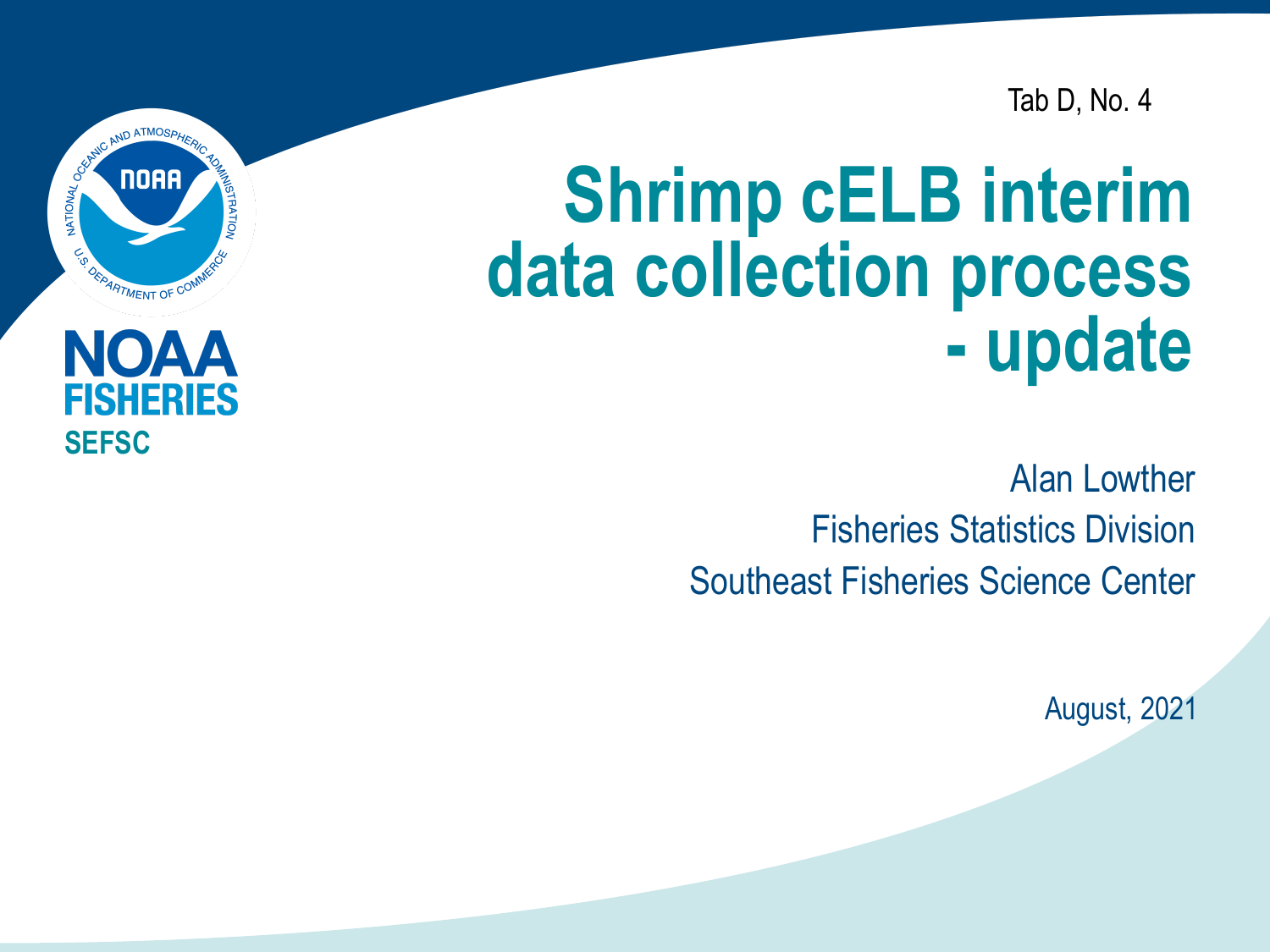### **Brief review of issue**

- 1. cELB units ceased transmitting information to the National Marine Fisheries Service (NMFS) on December 31, 2020, and National Environmental Satellite Data and Information Service (NESDIS) in Stennis shut down the machine receiving the electronic logbook data from cELB units on December 7, 2020.
- 2. cELB units are still collecting data, just not transmitting.
- 3. Plan for 2021 is for the shrimp fishery to continue to use the cELB units and the data will be manually obtained by the Southeast Fisheries Science Center on SD cards.

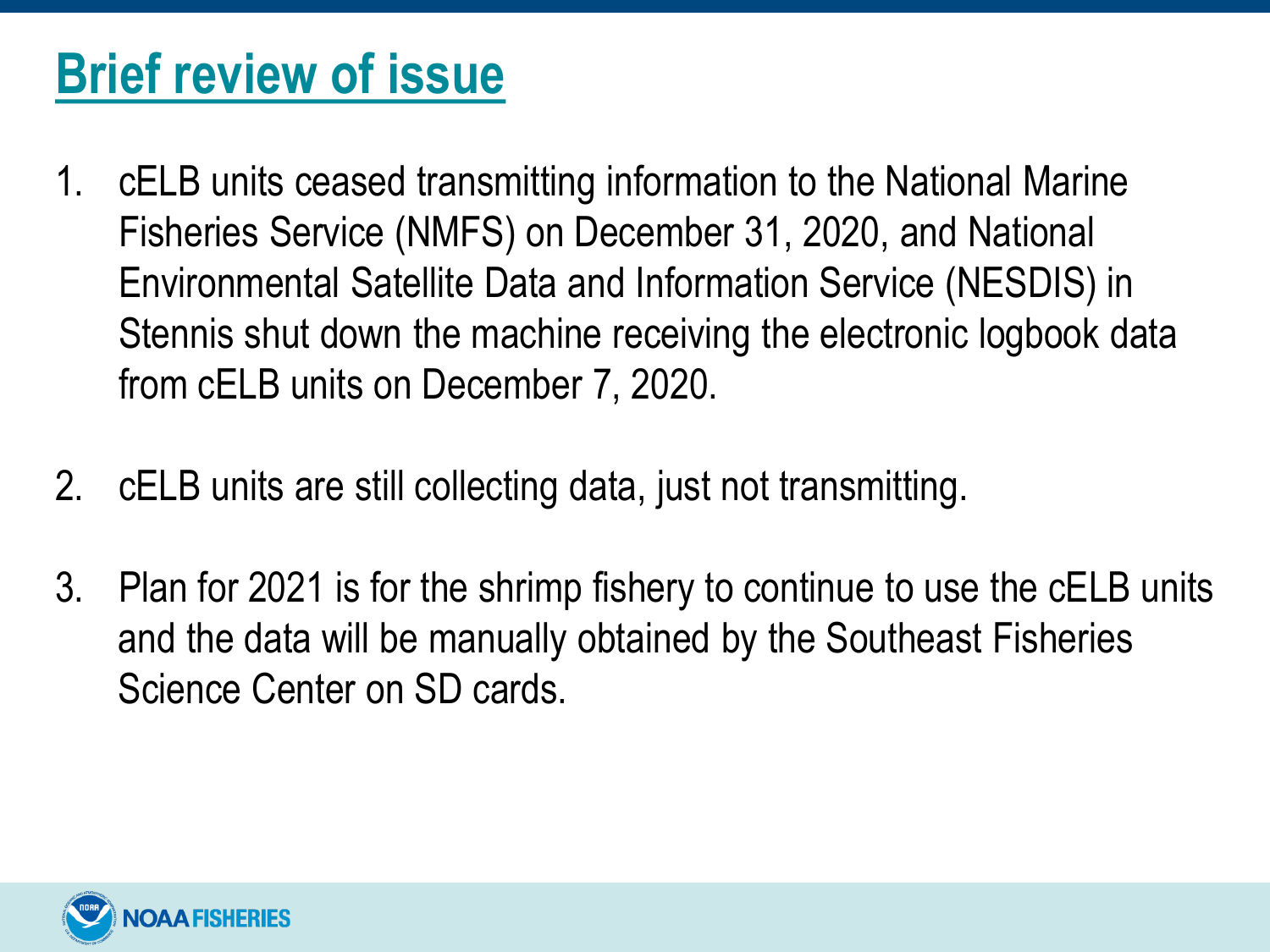### **Interim steps to maintain data collection**

- 1. Develop instructions for fishermen to remove old SD and install new SD card. May 17th
- 2. Develop mailer for sending new card to fishermen, with return addressed mailer for the old card to go to Galveston Lab. – May 17
- 3. GSMFC will develop table on their Oracle server to load data from SD cards and develop scanning process to isolate virus infected cards. – February 15
- 4. NMFS IT staff will work with GSMFC developers to create the process to access data table at GSMFC, pull data to a NMFS server, and run conversion code to create usable data...and QC. – **fully tested and implemented June 30**

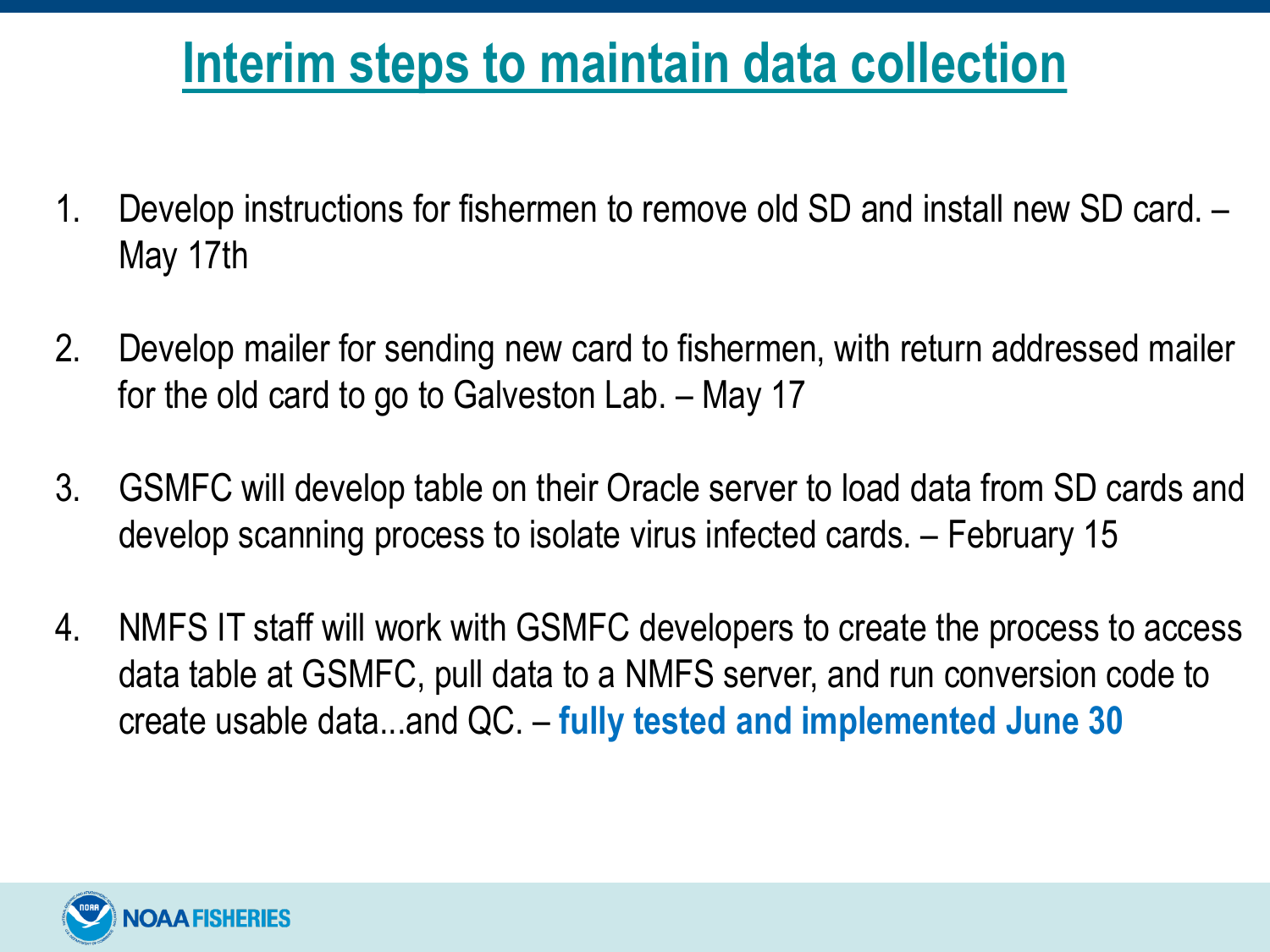#### **Interim steps to maintain data collection**

- 5. Send postcard explaining to shrimpers that they should keep the unit powered up and we will send instructions on sending in SD cards from the cELBs. –April 15
- 6. We will send a letter mid-May explaining the process to fishermen, copying GMFMC, SSA, any other groups we identify. - sent June 1
- 7. Work with SERO to publish this info in a fisheries bulletin before May. sent to SERO for publication June 1
- 8. Send chip return packages by mid-May. 493 packages sent June 1

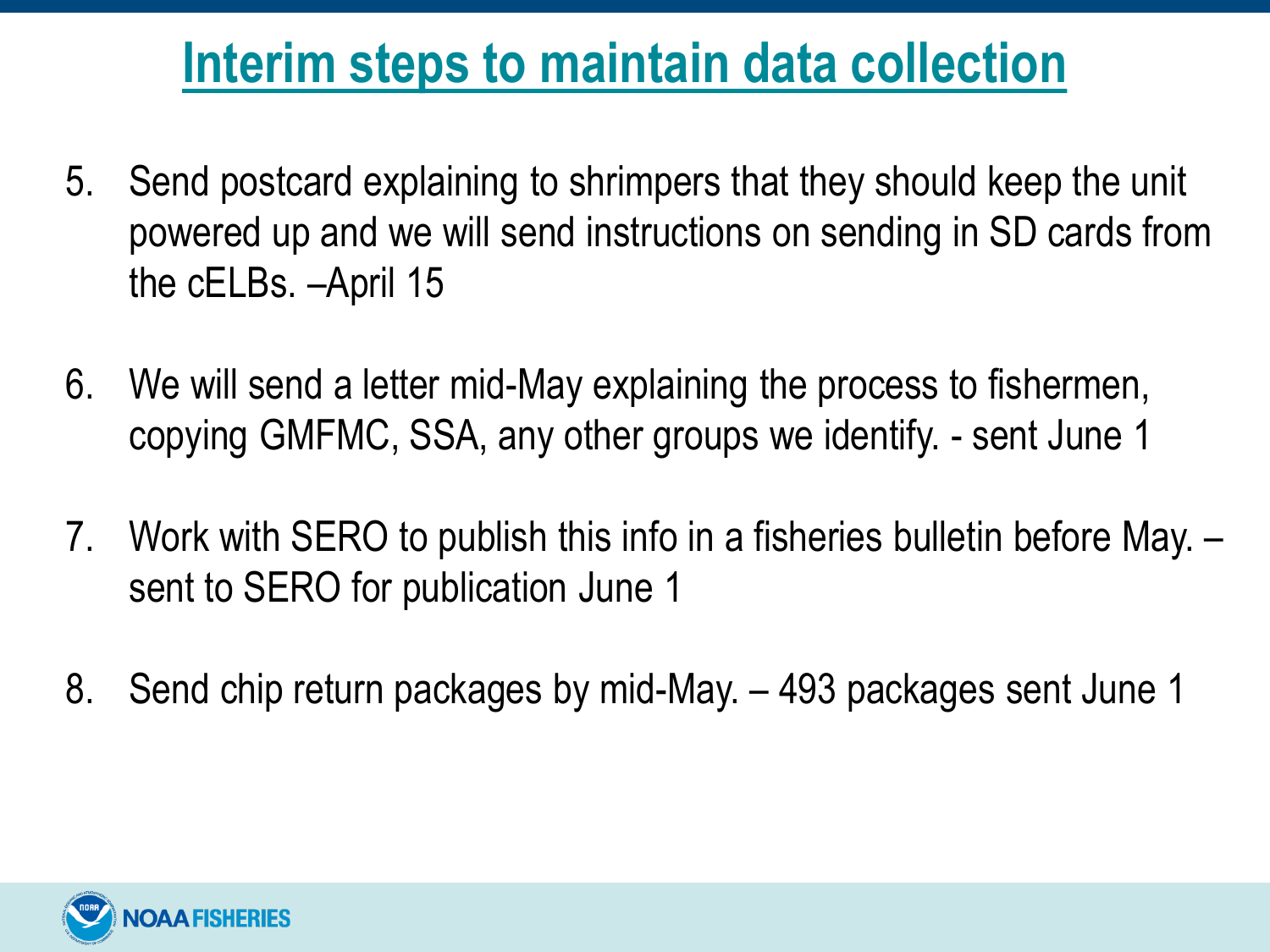#### **Interim steps to maintain data collection**

- 9. NMFS will forward SD cards from fishermen to GSMFC to be loaded to data tables. GSMFC has agreed to process SD cards within one month of receiving them.
- 10. After review of data we will identify bad units and make the decision to replace or not. Review of received data is the next step for NMFS – We sent 116 replacement antennas- June 7 (units identified as needing replacement antennas prior to 3G cutoff)
- 11. GSMFC will return batches of used chips to Galveston Lab for storage.

Process can be repeated in the fall as a replacement for the cELB data collection is developed through the GMFMC.

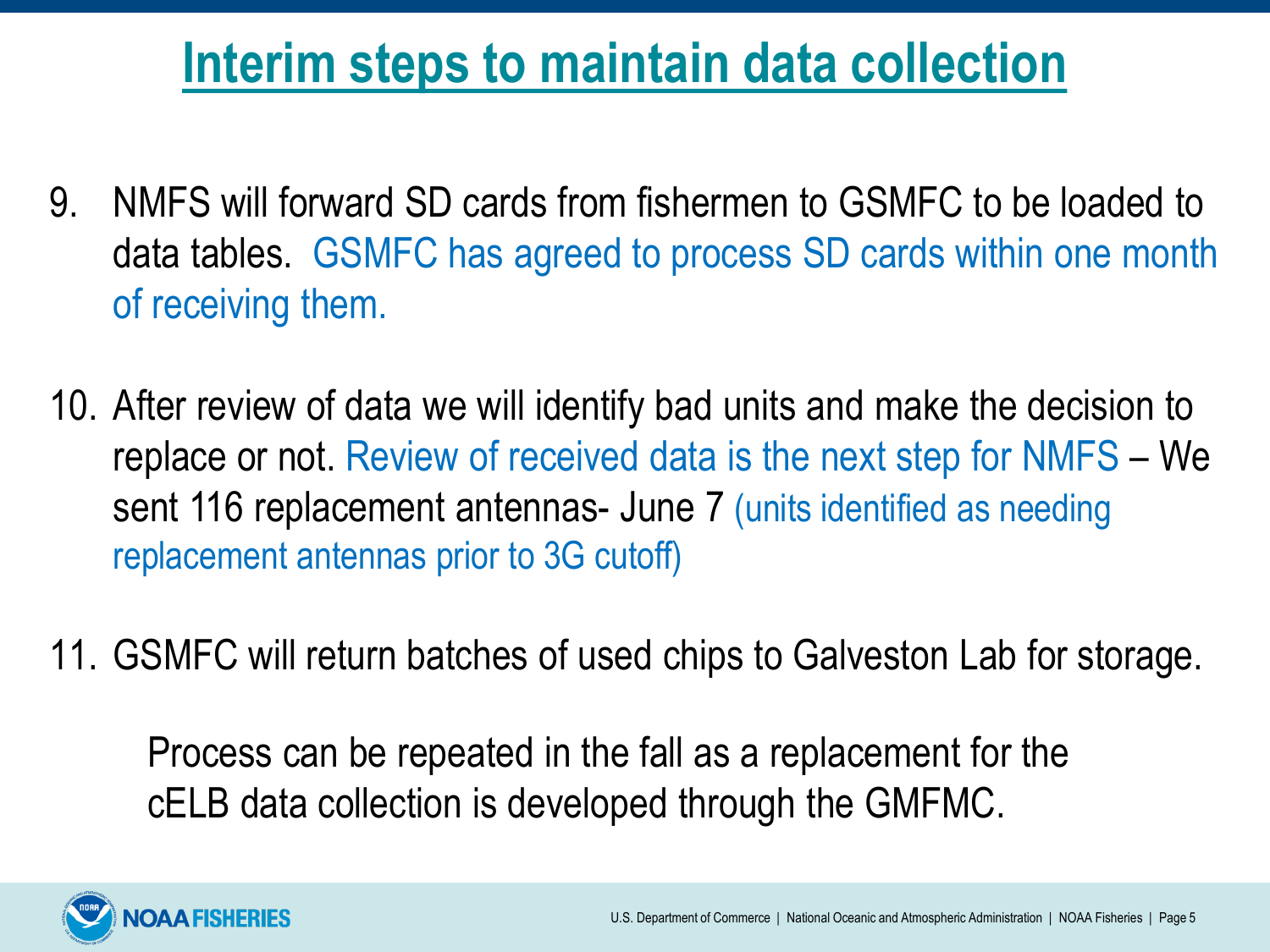## **Update on progress so far**

- 493 replacement SD cards (including letter, instructions, pre-paid return envelope) sent out June 1, 2021
- 212 cards returned to SEFSC/Galveston
	- Batch 1: 103 cards sent to GSMFC on July 13, 2021
	- Batch 2: 109 cards sent to GSMFC on July 26, 2021
- Batch 1 processed by GSMFC
	- 95 cards contained data
	- Data successfully transferred to the cELB server
	- Data need to be analyzed to confirm if it is usable data
	- All cards returned to NOAA for record retention
- Batch 2 is currently being processed by GSMFC
	- **Two were returned blank**
	- Data needs to be analyzed